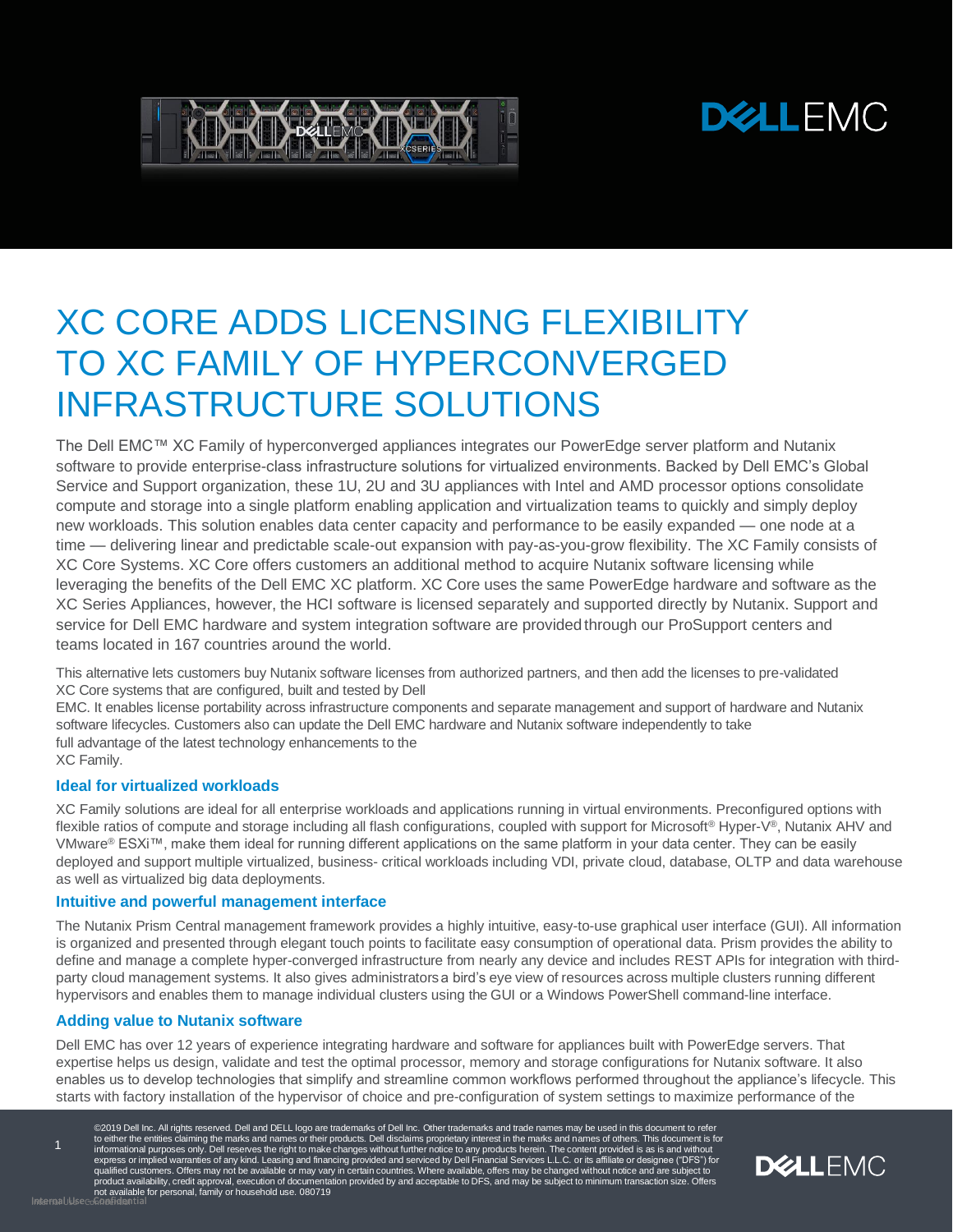Nutanix software. Other examples include one-click BIOS, firmware and software updates, software modules that deliver fast and seamless deployment, rapid factory restore and bare metal recovery, rich in-band hardware monitoring and management capabilities, and components developed specifically for HCI to simplify workflow orchestration across a cluster.

## **Built-in Security**

Every XC system is based on a cyber-resilient architecture, with security built into all parts of the server's life cycle. XC Series appliances use these security features so you can reliably and securely deliver the right data wherever it's needed. Dell EMC considers each part of system security, from design to end-of-life, to ensure trust and provide worry-free systems that enable you to:

- Rely on a secure component supply chain to ensure protection from the factory to the data center
- Maintain data safety with cryptographically signed firmware packages and Secure Boot
- Prevent unauthorized or malicious change with Server Lock down
- Wipe all data from storage media including drives and system memory quickly and securely with System Erase

| Configurations<br>and features                                                                            | XC450-4/<br>XC450-4s                                                                                                                      | XC650-10/10N                                                                                                                                                                                                                                                           | XC750-14                                                                                                                                                                                                                                                                                                                                                                                   | XC750-24                                 | XC750xa-8             |
|-----------------------------------------------------------------------------------------------------------|-------------------------------------------------------------------------------------------------------------------------------------------|------------------------------------------------------------------------------------------------------------------------------------------------------------------------------------------------------------------------------------------------------------------------|--------------------------------------------------------------------------------------------------------------------------------------------------------------------------------------------------------------------------------------------------------------------------------------------------------------------------------------------------------------------------------------------|------------------------------------------|-----------------------|
| Form factor                                                                                               | 1U, single socket for 450-<br>4s, 1U, 2 socket for 450-4                                                                                  | 1U, 2 socket                                                                                                                                                                                                                                                           | 2U, 2 socket                                                                                                                                                                                                                                                                                                                                                                               |                                          |                       |
| Workload                                                                                                  | Simple HCI workloads in<br>ROBO and small office<br>settings.<br>3 node minimum (-4) 1 or 2<br>node supported (-4S)                       | VDI, test/dev,<br>private cloud,<br>virtualized apps.<br>GPU and VMD<br>support                                                                                                                                                                                        | Storage heavy<br>Exchange, sharepoint,<br>big data. No GPU<br>support, no VMD                                                                                                                                                                                                                                                                                                              | <b>High Performance</b><br>MSSQL, Oracle | High Density with GPU |
| <b>Dell EMC</b><br>PowerEdge<br>server platform                                                           | R450                                                                                                                                      | R650                                                                                                                                                                                                                                                                   | R750                                                                                                                                                                                                                                                                                                                                                                                       |                                          | R750xa                |
| <b>Hypervisor boot</b>                                                                                    | Boot Optimized Storage Solution - 2 x M.2 internal with Internal BOSS card                                                                |                                                                                                                                                                                                                                                                        |                                                                                                                                                                                                                                                                                                                                                                                            |                                          |                       |
| <b>Hypervisor</b><br>options                                                                              | Nutanix AHV,<br>VMware® ESXi™ 6.7u3 and 7.0u2, Hyper-V 2019 (750-14 ONLY)                                                                 |                                                                                                                                                                                                                                                                        |                                                                                                                                                                                                                                                                                                                                                                                            |                                          |                       |
| <b>Support</b>                                                                                            | Hardware: 1 - 7 year Dell EMC ProSupport or ProSupport One; software support provided by Nutanix                                          |                                                                                                                                                                                                                                                                        |                                                                                                                                                                                                                                                                                                                                                                                            |                                          |                       |
| Intel <sup>®</sup> Xeon <sup>®</sup><br>processors (dual<br>only per node<br>except XC450-4s<br>(single)) | Minimum 8 cores<br>Max 34 cores<br>220W max TDP<br>**24 core limit w/hybrid<br>configs<br>4309Y, 4310, 4314, 4316,<br>5315Y, 5317, 5318Y, | Min: 12<br>cores Max: 40<br>cores<br>Dual only: 6330,<br>6330N, 6334,<br>6338, 6338N,<br>6346, 6348, 6354,<br>8358,8368, 8380, ,<br>8352S, 8352V,<br>8352Y, 8358P,<br>8360Y, 4310,<br>4314, 4316, 5317,<br>5318Y, 5320,<br>6326, 6342,<br>6336Y, 4309Y,<br>5315Y, 8362 | Min: 12 cores Max: 40 core<br>Min: 12 cores Max: 40 cores<br>Dual only: 6330, 6330N, 6338, 6338N, 6346,<br>Dual only: 6330, 6338, 8358, 8368,<br>6348, 6354, 8358, 8368, 8380, 8352S, 8352V,<br>8380, 8352S, 8358P, 4310, 4314,<br>8352Y, 8358P, 8360Y, 4310, 4314, 4316, 5317,<br>4316, 5317, 5320, 6326, 6342,<br>5318Y, 5320, 6334, 8362<br>5318S, 8362<br>6326,6342,6336Y,4309Y, 5315Y |                                          |                       |
| Data storage<br>controller                                                                                | <b>HBA355</b>                                                                                                                             |                                                                                                                                                                                                                                                                        | <b>HBA355i</b>                                                                                                                                                                                                                                                                                                                                                                             | <b>HBA355i</b>                           | <b>HBA355</b>         |

©2019 Dell Inc. All rights reserved. Dell and DELL logo are trademarks of Dell Inc. Other trademarks and trade names may be used in this document to refer<br>to either the entities claiming the marks and names or their produc product availability, credit approval, execution of documentation provided by and acceptable to DFS, and may be subject to minimum transaction size. Offers not available for personal, family or household use. 080719

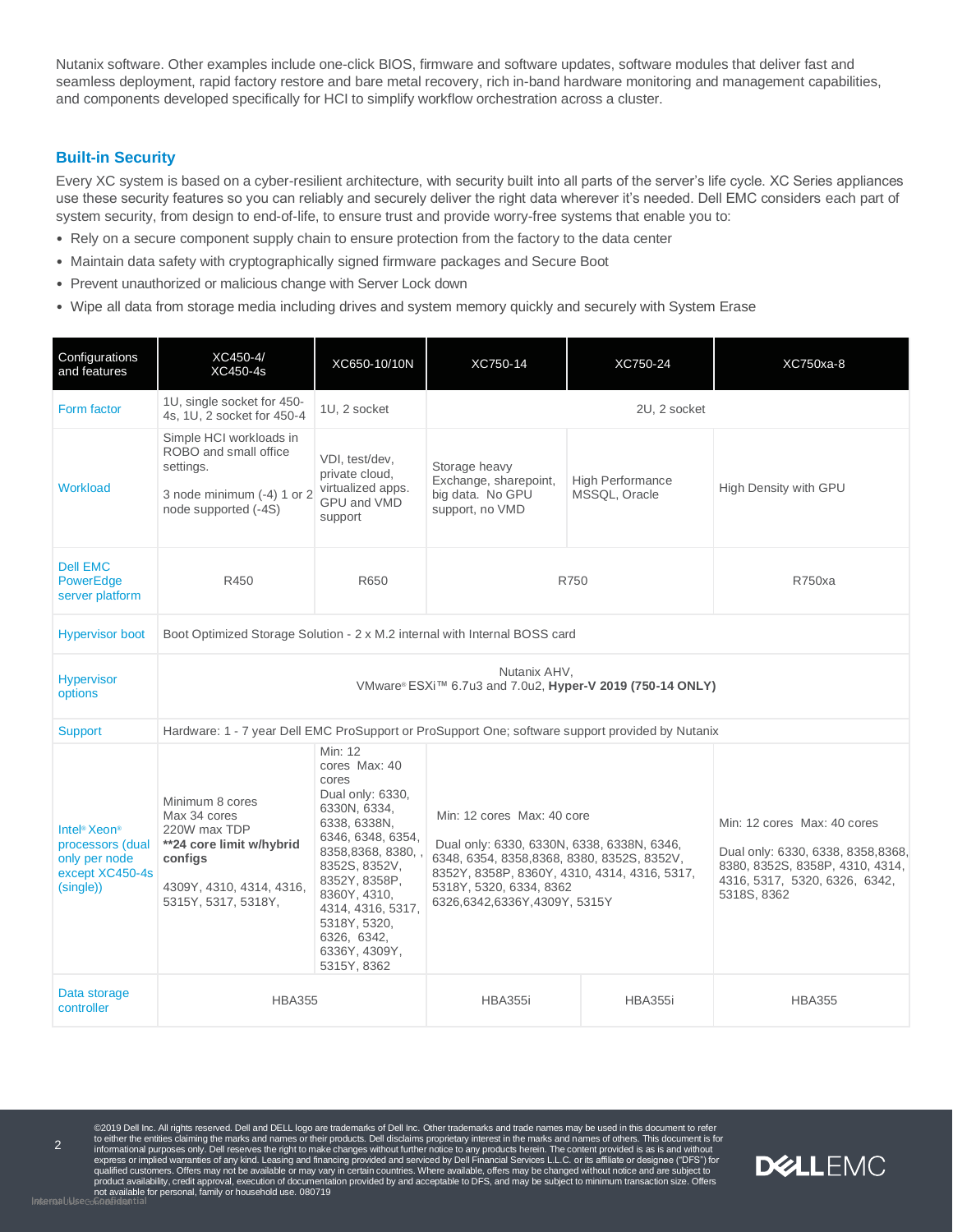| Configurations and<br>features                         | XC450-4/ XC450-4s                                                                                                                                                 | XC650-10/10N                                                                                                                                                                                                                                                                                                                                                                                                                                                                                                                                                                                                                                                                                                                                                                                                                                                                                                                                                                                                                                                                                                                                                                                                                                                                                                                              | XC750-14                                                                                                                                                                     | XC750-24                                                                                                                                                                                                       | XC750xa                                                                                                                                                                                                             |  |
|--------------------------------------------------------|-------------------------------------------------------------------------------------------------------------------------------------------------------------------|-------------------------------------------------------------------------------------------------------------------------------------------------------------------------------------------------------------------------------------------------------------------------------------------------------------------------------------------------------------------------------------------------------------------------------------------------------------------------------------------------------------------------------------------------------------------------------------------------------------------------------------------------------------------------------------------------------------------------------------------------------------------------------------------------------------------------------------------------------------------------------------------------------------------------------------------------------------------------------------------------------------------------------------------------------------------------------------------------------------------------------------------------------------------------------------------------------------------------------------------------------------------------------------------------------------------------------------------|------------------------------------------------------------------------------------------------------------------------------------------------------------------------------|----------------------------------------------------------------------------------------------------------------------------------------------------------------------------------------------------------------|---------------------------------------------------------------------------------------------------------------------------------------------------------------------------------------------------------------------|--|
| Drive type                                             | $4 \times 3.5$ " drives                                                                                                                                           | $10 \times 2.5$ " drives                                                                                                                                                                                                                                                                                                                                                                                                                                                                                                                                                                                                                                                                                                                                                                                                                                                                                                                                                                                                                                                                                                                                                                                                                                                                                                                  | 12 x 3.5" drives and<br>2x2.5" Universal rear                                                                                                                                | 24 x 2.5" drives                                                                                                                                                                                               | 8 x 2.5" drives                                                                                                                                                                                                     |  |
| <b>SSD</b> capacities                                  | SAS/SATA SSDs:<br>960GB, 1.6TB,<br>1.9TB, 3,8TB, 7.68<br>min/max 2 for hybrid<br>configurations. All flash<br>SAS/SATA<br>configurations available.<br>Qty 2 or 4 | SAS/SATA SSDs:<br>960GB, 1.6TB,<br>1.9TB, 3,8TB, 7.68TB<br>Min 2, max<br>4 for hybrid<br>configurations.<br>All flash SAS/ SATA.<br>NVMe only<br>configurations available<br>on 10N, NVMe SSDs:<br>800GB, 1.6TB, 3.2TB,<br>6.4TB, 7.6TB, 15.36                                                                                                                                                                                                                                                                                                                                                                                                                                                                                                                                                                                                                                                                                                                                                                                                                                                                                                                                                                                                                                                                                            | SAS/SATA SSDs:<br>960GB, 1.6TB,<br>1.9TB, 3,8TB, 7.68TB<br>Min 2, max<br>4 for hybrid<br>configurations. All flash<br>SAS/SATA<br>configurations available.<br>Min 4 for AF. | SAS/SATA SSDs:<br>960GB, 1.6TB,<br>1.9TB, 3,8TB, 7.6TB, .<br>Min 4, max<br>8 for hybrid configurations.<br>All flash SAS/ SATA and<br>SSD+NVMe<br>. NVMe SSDs: 800 GB,<br>1.6TB, 3.2TB, 6.4TB,<br>7.6TB, 15.36 | SAS/SATA SSDs:<br>960GB, 1.9TB,<br>3,8TB, 7.68TB<br>Min 2, max<br>4 for hybrid<br>configurations. All<br>flash SAS/SATA<br>configurations<br>available. Min 2<br>NVMe SSDs: 1.6TB,<br>3.2TB, 6.4TB, 7.6TB,<br>15.36 |  |
| <b>HDD</b><br>capacities (max 120TB<br>total per node) | 8TB, 12TB, 16TB, 18TB                                                                                                                                             | 1.2TB, 2.4TB                                                                                                                                                                                                                                                                                                                                                                                                                                                                                                                                                                                                                                                                                                                                                                                                                                                                                                                                                                                                                                                                                                                                                                                                                                                                                                                              | 4TB, 8TB, 12TB, 16TB,<br>18TB, 12Gb SAS with a 1.2TB, 2.4TB 12Gb<br>maximum of 120TB total SAS; minimum<br>capacity per<br>node                                              | of 4 and max 20                                                                                                                                                                                                | 1.2TB, 2.4TB<br>SAS<br>Minimum 4, max 6                                                                                                                                                                             |  |
| Self-encrypting drives<br>(SED)                        | SSD:960GB, 1.92TB,<br>3.84TB<br><b>HDD: 8TB, 12TB</b>                                                                                                             | SSD: 960GB, 1.92TB,<br>2.4TB, 3.84TB                                                                                                                                                                                                                                                                                                                                                                                                                                                                                                                                                                                                                                                                                                                                                                                                                                                                                                                                                                                                                                                                                                                                                                                                                                                                                                      | SSD: 960GB 1.92TB,<br>3.84TB<br>HDD: 2.4TB, 4TB 8TB,<br>12TB                                                                                                                 | SSD: 960GB, 1.92TB<br>3.84TB<br>HDD: 2.4TB, 8TB, 12TB                                                                                                                                                          | SSD: 960GB, 1.92TB,<br>3.8TB<br>HDD: 2.4TB,                                                                                                                                                                         |  |
| <b>DIMMs</b>                                           | <b>RDIMMS</b><br>(16GB, 32GB, 64GB)<br>installed in pairs                                                                                                         |                                                                                                                                                                                                                                                                                                                                                                                                                                                                                                                                                                                                                                                                                                                                                                                                                                                                                                                                                                                                                                                                                                                                                                                                                                                                                                                                           | RDIMMs (16GB,<br>RDIMMs (16GB, 32GB, 64GB)<br>32GB, 64GB)<br>LRDIMMs (128GB, 256)<br>LRDIMMs (128GB)<br>installed in pairs<br>installed in pairs                             |                                                                                                                                                                                                                |                                                                                                                                                                                                                     |  |
| <b>Memory configs</b>                                  | Min 64GB (16x4), Max<br>1024GB Up to 16<br><b>RDIMM</b>                                                                                                           |                                                                                                                                                                                                                                                                                                                                                                                                                                                                                                                                                                                                                                                                                                                                                                                                                                                                                                                                                                                                                                                                                                                                                                                                                                                                                                                                           | 128GB (minimum) to<br>Min 64GB (16x4), Max 8192GB - 32 DIMM slots<br>4096GB (maximum).<br>Up to 32 RDIMM/LRDIMMs<br>Support up to 16<br>DIMMs per processor.                 |                                                                                                                                                                                                                |                                                                                                                                                                                                                     |  |
| <b>GPU</b>                                             | N/A                                                                                                                                                               | Up to 3x Nvidia T4                                                                                                                                                                                                                                                                                                                                                                                                                                                                                                                                                                                                                                                                                                                                                                                                                                                                                                                                                                                                                                                                                                                                                                                                                                                                                                                        | N/A.                                                                                                                                                                         | Up to 2x DW (M10, A16,<br>A30, A40, A100)<br>Up to $6x$ SW $(T4)$<br>Up to $3xSW(A10)$<br>AOS 5.20.1 has A100 &<br>A40 AHV driver support                                                                      | Up to $4x$ DW (A16,<br>A30, A40, A100)<br>Up to 6x SW (T4)<br>Up to $2x$ DW (M10),<br>Up to 4X SW (A2,<br>A10)<br>AOS 5.20.1 has A100<br>& A40 AHV driver<br>support.                                               |  |
| Networking options                                     | Network daughter cards:                                                                                                                                           | (450, 650, 750, 750xa) Intel X710 Dual Port 10GbE SFP+, Intel E810-XXV Dual Port 10/25GbE SFP28, Intel X710-T2L Dual<br>Port 10GbE BASE-T, Mellanox ConnectX-5 Dual Port 10/25GbE SFP28, Broadcom 57414 Dual Port 10/25GbE SFP28,<br>Broadcom 57416 Dual Port 10GbE BASE-T, Mellanox CX6-LX (25Gb) SFP28<br>(450, 650, 750), On-Board Broadcom 5720 Dual Port 1Gb LOM<br>(650, 750, 750xa) Intel X710-T4L Quad Port 10GbE BASE-T, Mellanox ConnectX-6 DX Dual Port 100GbE QSFP56<br>(650, 750) Intel X710 Quad Port 10GbE SFP+<br>(750) Intel X710 Dual Port 10GbE SFP+, Broadcom 57416 Dual Port 10Gb, Base-T, Broadcom 57414 Dual Port 10/25GbE<br>SFP28, Mellanox ConnectX-5 Dual Port 10/25GbE SFP28, Intel X710-T2L Dual Port 10GbE BASE-T, Intel X710-T4L Quad Port<br>10GbE BASE-T, Mellanox ConnectX-6 DX Dual Port 100GbE QSFP56, Intel E810-XXV Dual Port 10/25GbE SFP28<br>Optional Network Interface Cards (Max 1 for XC450 model, max 3 for XC650, XC750, XC750xa):<br>(450, 650, 750, 750xa) Intel X710 Dual Port 10GbE SFP+, Intel X710-T2L Dual Port 10GbE BASE-T, Intel E810-XXV Dual Port<br>10/25GbE SFP28, Mellanox ConnectX-5 Dual Port 10/25GbE SFP28, Broadcom 57416 Dual Port 10GbE BASE-T Adapter,<br>Broadcom 57414 Dual Port 10/25GbE SFP28, Broadcom 57412 Dual Port 10GbE SFP+, Mellanox CX6-LX (25Gb) SFP28 |                                                                                                                                                                              |                                                                                                                                                                                                                |                                                                                                                                                                                                                     |  |

©2019 Dell Inc. All rights reserved. Dell and DELL logo are trademarks of Dell Inc. Other trademarks and trade names may be used in this document to refer<br>to either the entities claiming the marks and names or their produ

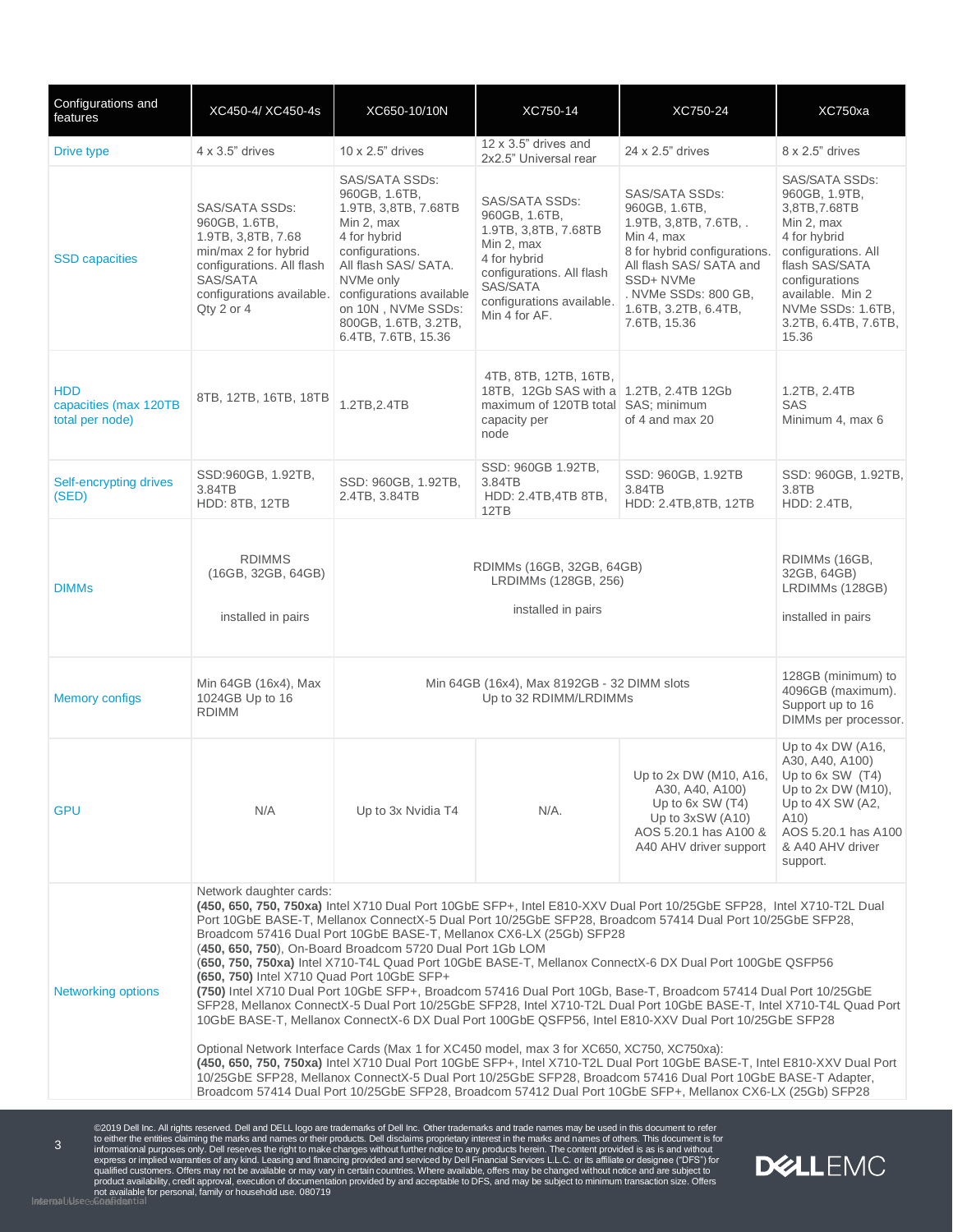|                                                                                                                                                            | (450, 650, 750) No OCP 3.0 mezzanine NIC card, Blank Filler Only<br>(650, 750, 750xa) Intel X710 Quad Port 10GbE SFP+, Broadcom 57504 Quad Port 10/25GbE, SFP28, Intel E810-CQDA2<br>100GbEQSFPLP<br>(750) Intel E810-CQDA2 100GbEQSFP FH<br>(650, 750) Intel X710-T4L Quad Port 10GbE BASE-T<br>Note: 1) Foundation imaging requires 1x 10GbE interface<br>2) Network interface cards are for management and non-CVM traffic only and cannot be used for Foundation imaging. |                                                                                                      |                                                                                                                                                                   |                                                                                                                                                                  |                                                                                                                                     |  |
|------------------------------------------------------------------------------------------------------------------------------------------------------------|-------------------------------------------------------------------------------------------------------------------------------------------------------------------------------------------------------------------------------------------------------------------------------------------------------------------------------------------------------------------------------------------------------------------------------------------------------------------------------|------------------------------------------------------------------------------------------------------|-------------------------------------------------------------------------------------------------------------------------------------------------------------------|------------------------------------------------------------------------------------------------------------------------------------------------------------------|-------------------------------------------------------------------------------------------------------------------------------------|--|
| Configurations                                                                                                                                             |                                                                                                                                                                                                                                                                                                                                                                                                                                                                               |                                                                                                      |                                                                                                                                                                   |                                                                                                                                                                  |                                                                                                                                     |  |
| and features                                                                                                                                               | XC940-24                                                                                                                                                                                                                                                                                                                                                                                                                                                                      | XC6520-6/6N                                                                                          | XC7525-12/24                                                                                                                                                      | XCXR2                                                                                                                                                            | XC740xd2-24                                                                                                                         |  |
| Form factor                                                                                                                                                | 3U, 1 node                                                                                                                                                                                                                                                                                                                                                                                                                                                                    | 2U, up to 4 nodes                                                                                    | 2U, 2 socket                                                                                                                                                      | 1U, 1 node                                                                                                                                                       | 2U, 1 node                                                                                                                          |  |
| Workload                                                                                                                                                   | Memory and<br>performance- intensive<br>Microsoft SQL and<br>Oracle OLTP                                                                                                                                                                                                                                                                                                                                                                                                      | Rack Dense VDI,<br>service providers,<br>enterprise cloud                                            | High performance,<br>multithread<br>architecture<br>workloads (VDI,<br>database), ROBO                                                                            | Harsh environments requiring<br>rugged nodes in Oil & Gas,<br>Industrial Automation,<br>Transportation, Military &<br>Defense, Marine, and Telecom<br>industries | Dense storage in eHealth, M&E,<br>Gnome sequencing, CoLo,<br>Analytics and Oil & Gas. Specifically<br>for Object and File workloads |  |
| <b>Dell EMC</b><br>PowerEdge<br>server<br>platform                                                                                                         | R940                                                                                                                                                                                                                                                                                                                                                                                                                                                                          | C6520                                                                                                | R7525                                                                                                                                                             | OEM XR <sub>2</sub>                                                                                                                                              | R740xd2                                                                                                                             |  |
| <b>Hypervisor</b><br>boot                                                                                                                                  | Boot Optimized Storage Solution - 2 x M.2 internal with Internal BOSS card                                                                                                                                                                                                                                                                                                                                                                                                    |                                                                                                      |                                                                                                                                                                   |                                                                                                                                                                  |                                                                                                                                     |  |
| <b>Hypervisor</b><br>options                                                                                                                               | Nutanix AHV, VMware<br>ESXi 6.7 and 7.0, Hyper-<br>V 2019 (VL)                                                                                                                                                                                                                                                                                                                                                                                                                | Nutanix AHV,<br>VMware ESXi 6.7<br>and $7.0$                                                         | Nutanix AHV,<br>VMware ESXi 6.7<br>and $7.0$                                                                                                                      | Nutanix AHV, VMware ESXi 6.7 Nutanix AHV (Object & File<br>and $7.0$                                                                                             | workload specific)                                                                                                                  |  |
| Support                                                                                                                                                    | Hardware: 1 -7 year Dell EMC ProSupport or ProSupport One; software support provided by Nutanix                                                                                                                                                                                                                                                                                                                                                                               |                                                                                                      |                                                                                                                                                                   |                                                                                                                                                                  |                                                                                                                                     |  |
| Intel <sup>®</sup> Xeon <sup>®</sup><br>processors<br>(dual only per<br>node except<br>XC940 with 4)<br>XC6515 is<br>based on<br>AMD EPYC™<br>architecture | Quad only:<br>8260M, 8270, 8260,<br>5218, 5220, 6230, 6240,<br>6242, 6244, 6248, 6252,<br>6254, 8268, 8276,<br>8276M, 8280M, 8280,<br>5215, 5215M, 6222V,<br>6226, 6238, 6238M,<br>6240M, 6246, 6262V,<br>5215L, 6238L, 6240L,<br>8260L, 8276L, 8280L,<br>6246, 6262V, 5215L,<br>6238L, 6240L, 8260L,<br>8276L, 8280L                                                                                                                                                         | Dual only:6330,<br>6338, 8352V,<br>8352Y, 4310,<br>4314, 4316, 5317,<br>5318Y, 5320,<br>6326, 6336Y, | AMD EPYC: 75F3,<br>74F3, 73F3, 7713,<br>7543, 7513, 7453,<br>7443, 7413, 7343,<br>72F3, 7313<br>7763, 7643<br>(7473X, 7373X,<br>7573X, 7773X<br>available in May) | Dual only: 5218, 5220, 6230,<br>4210, 4214, 4216, 5215, 5217,<br>6222V, 6226, 6234, 6238,<br>4215,                                                               | Dual only: 5218R, 4210R, 5218,<br>5220, 6230, 4210, 4214, 4216,<br>5215, 6222V, 6226, 6238, 6262V,<br>4214R.                        |  |
| Data storage<br>controller                                                                                                                                 | HBA330 low profile                                                                                                                                                                                                                                                                                                                                                                                                                                                            | <b>HBA355i</b>                                                                                       | <b>HBA355i</b><br>HBA355i Adapter,<br>LP & FH                                                                                                                     | HBA330 mini card                                                                                                                                                 | HBA330 mini card                                                                                                                    |  |
| GPU                                                                                                                                                        |                                                                                                                                                                                                                                                                                                                                                                                                                                                                               |                                                                                                      | Up to $3x$ DW (M10,<br>A16, A30, A40,<br>A100)<br>Up to $2x$ SW $(T4)$<br>Up to $3x$ SW (A10)                                                                     |                                                                                                                                                                  |                                                                                                                                     |  |

<sup>2</sup> Specifications are per node

©2019 Dell Inc. All rights reserved. Dell and DELL logo are trademarks of Dell Inc. Other trademarks and trade names may be used in this document to refer<br>to either the entities claiming the marks and names or their produ

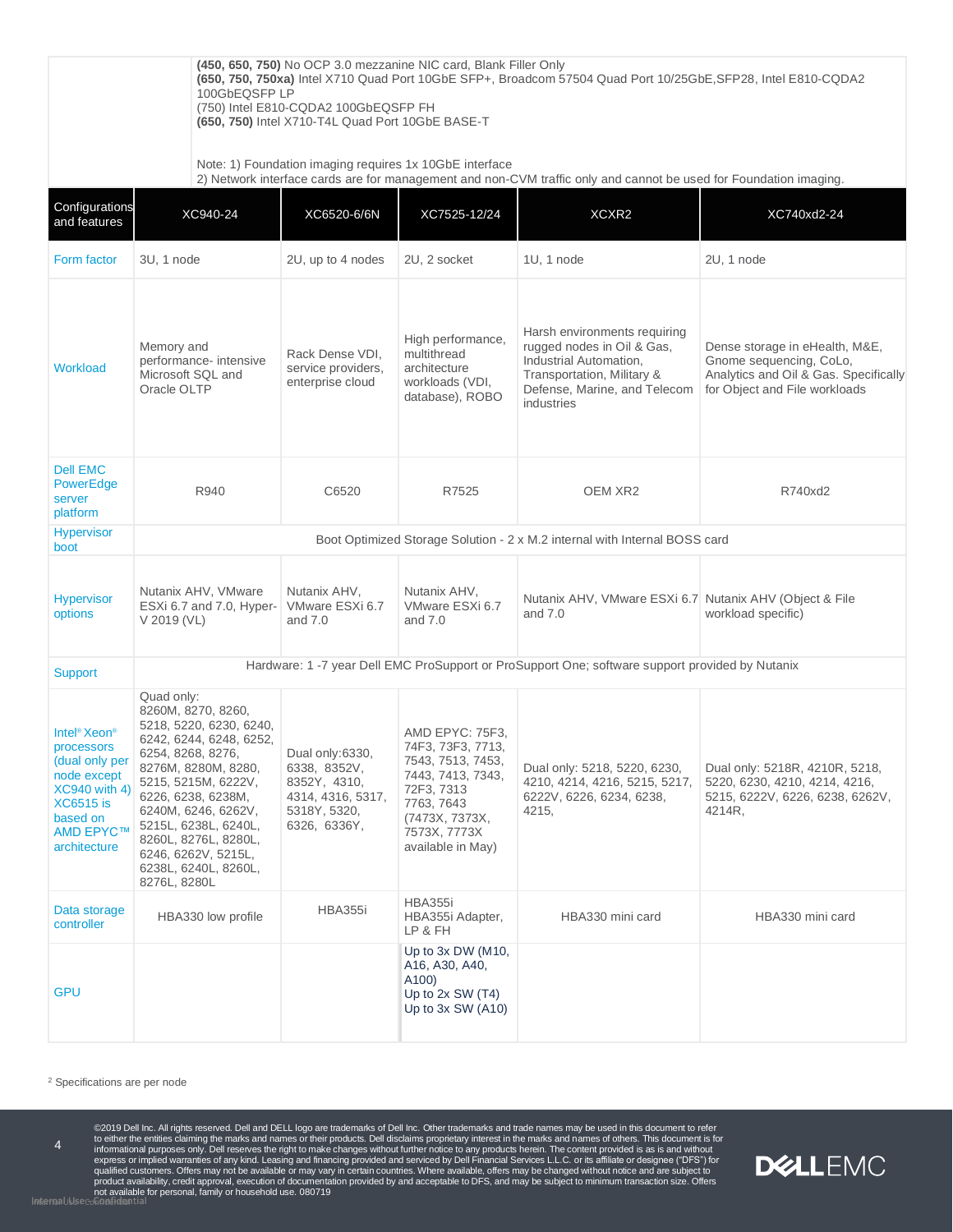| Configurations<br>and features                           | XC940-24                                                                                                                                                                                                                                                                                                                                                                                                                                                                                                                      | XC6520-6/6N                                                                                                                                                                                                                                                                                                                                                                 | XC7525-12/24                                                                                                                                                                                                                                                                                                                                                                                                                                                                          | XCXR2                                                                                                                                                                                                                                                                                                                                                                                   | XC740xd2-24                                                                                                                                                                                                                                                                                                                                                                                                                                                                              |
|----------------------------------------------------------|-------------------------------------------------------------------------------------------------------------------------------------------------------------------------------------------------------------------------------------------------------------------------------------------------------------------------------------------------------------------------------------------------------------------------------------------------------------------------------------------------------------------------------|-----------------------------------------------------------------------------------------------------------------------------------------------------------------------------------------------------------------------------------------------------------------------------------------------------------------------------------------------------------------------------|---------------------------------------------------------------------------------------------------------------------------------------------------------------------------------------------------------------------------------------------------------------------------------------------------------------------------------------------------------------------------------------------------------------------------------------------------------------------------------------|-----------------------------------------------------------------------------------------------------------------------------------------------------------------------------------------------------------------------------------------------------------------------------------------------------------------------------------------------------------------------------------------|------------------------------------------------------------------------------------------------------------------------------------------------------------------------------------------------------------------------------------------------------------------------------------------------------------------------------------------------------------------------------------------------------------------------------------------------------------------------------------------|
| Drive type                                               | 24 x 2.5" drives                                                                                                                                                                                                                                                                                                                                                                                                                                                                                                              | $6 \times 2.5$ " drives                                                                                                                                                                                                                                                                                                                                                     | 12 x 3.5" drives<br>24 x 2.5" drives(w/NVMe)                                                                                                                                                                                                                                                                                                                                                                                                                                          | 8 x 2.5" drives                                                                                                                                                                                                                                                                                                                                                                         | 24x 3.5" drives                                                                                                                                                                                                                                                                                                                                                                                                                                                                          |
| <b>SSD</b><br>capacities                                 | SAS/SATA SSDs: 960GB,<br>1.6TB,<br>1.9TB, 3,8TB, 7.6TB<br>Min 4, max<br>8 for hybrid configurations. All<br>flash SAS/ SATA and SSD+<br><b>NVMe</b><br>configurations available, max<br>80TB per node. NVMe SSDs:<br>750GB, 1.6TB,<br>3.2TB, 6.4TB                                                                                                                                                                                                                                                                            | <b>SAS/SATA SSDs:</b><br>960GB, 1.6TB,<br>1.9TB, 3,8TB, 7.6TB<br>Max 6x 2.5" (min 2<br>SSD for hybrid & min 2<br>SSD for AF)<br>NVMe SSDs: 750GB,<br>$1.6TB$ ,<br>3.2TB, 6.4TB, 15.36TB                                                                                                                                                                                     | SAS/SATA<br>SSD's:960GB, 1.92TB,<br>3.84TB, 7.68TB<br>NVMe SSDs: 1.6TB,<br>3.2TB, 6.4TB, 7.6TB,<br>15.36TB (max 4 only in<br>24 drive)                                                                                                                                                                                                                                                                                                                                                | SAS/SATA SSDs: 800GB,<br>960GB, 1.6TB, 1.9TB,<br>3,8TB.<br>min/max 2 for hybrid<br>configurations. All flash<br>SAS/SATA available,                                                                                                                                                                                                                                                     | SAS/SATA SSDs: 960GB,<br>1.9TB, 3.8TB.<br>Min/max: 4                                                                                                                                                                                                                                                                                                                                                                                                                                     |
| <b>HDD</b><br>capacities<br>(max120TB<br>total per node) | 1.2TB, 2.4TB SAS; minimum<br>of 4 and max 20                                                                                                                                                                                                                                                                                                                                                                                                                                                                                  | 1.2TB, 2.4TB SAS                                                                                                                                                                                                                                                                                                                                                            | 4TB, 8TB, 12TB, 16TB,<br>18TB for 3.5"<br>1.2TB-2.4TB for 2.5"                                                                                                                                                                                                                                                                                                                                                                                                                        | 1.2TB, 1.8TB,<br>2.4TB                                                                                                                                                                                                                                                                                                                                                                  | 10TB or 12Gb SAS with a<br>maximum of 240TB total<br>capacity per node for Object<br>and 120TB total capacity per<br>Node for Files                                                                                                                                                                                                                                                                                                                                                      |
| Self-<br>encrypting<br>drives (SED)                      | SSD: 960GB, 1.9TB HDD:<br>1.2TB, 2.4TB                                                                                                                                                                                                                                                                                                                                                                                                                                                                                        | SSD: 960GB, 1.9TB,<br>3.84TB<br>HDD: 1.2TB, 2.4TB                                                                                                                                                                                                                                                                                                                           | SSD: 960GB, 1.9TB,<br>7.68TB, 3.8TB<br>3.5" HDD: 8TB,12TB<br>2.5" HDD: 1.2TB, 2.4TB                                                                                                                                                                                                                                                                                                                                                                                                   | SSD: 1.9TB HDD: 1.2TB,<br>2.4TB                                                                                                                                                                                                                                                                                                                                                         | SSD: 1.9TB HDD: 12TB                                                                                                                                                                                                                                                                                                                                                                                                                                                                     |
| <b>DIMMs</b>                                             | 24-48 x 16GB, 32GB, 64GB<br><b>RDIMMs</b><br>or 64GB or 128GB LRDIMMs<br>installed in pairs                                                                                                                                                                                                                                                                                                                                                                                                                                   | RDIMMs (16GB,<br>32GB, 64GB)<br><b>LRDIMMs 128GB</b><br>installed in pairs                                                                                                                                                                                                                                                                                                  | RDIMMs (16GB, 32GB,<br>64GB)<br>LRDIMMs 128GB<br>installed in pairs                                                                                                                                                                                                                                                                                                                                                                                                                   | 8-16 per node x 16GB or<br>32GB RDIMMs<br>or 64GB LRDIMMs,<br>installed in pairs                                                                                                                                                                                                                                                                                                        | 8-16 per node x 16GB,<br>32GB or 64GB RDIMMs<br>installed in pairs                                                                                                                                                                                                                                                                                                                                                                                                                       |
| <b>Memory</b><br>configs                                 | 768GB - 6TB                                                                                                                                                                                                                                                                                                                                                                                                                                                                                                                   |                                                                                                                                                                                                                                                                                                                                                                             | Min 64GB (16x4), Max 8096GB - 32 DIMM slots<br>Up to 32 RDIMM/LRDIMMs                                                                                                                                                                                                                                                                                                                                                                                                                 |                                                                                                                                                                                                                                                                                                                                                                                         | 128GB - 1TB                                                                                                                                                                                                                                                                                                                                                                                                                                                                              |
| <b>Networking</b><br>options                             | Network daughter cards:<br>Intel X550 4x10GbE-T, Intel<br>X550 2x10GbE-T & i350<br>2x1GbE-T, Intel X710<br>2x10GbE SFP+ & i350<br>2x1GbE-T. Broadcom 57416<br>Dual 10GbE Base-T,<br>Broadcom 57414 2x25GbE<br>SFP28 Mellanox ConnectX-4<br>LX 2x25GbE SFP28<br><b>Optional Network Interface</b><br><b>Cards</b> (max 8 for XC940-24):<br>Intel i350 2x1GbE-T, Intel i350 Port 10GbE BASE-T<br>4x1GbE-T, Intel X550<br>2x10GbE-T, Intel X710<br>2x10GbE SFP+, Mellanox<br>ConnectX-4 LX 2x25GbE<br>SFP28, Mellanox ConnectX-5 | Intel X710 Dual Port<br>10GbE SFP+, Intel<br>E810-XXV Dual Port<br>10/25GbE SFP28,<br>Intel X710-T2L Dual<br>Port 10GbE BASE-T,<br>Mellanox ConnectX-5<br>Dual Port 10/25GbE<br>SFP28, Broadcom<br>57414 Dual Port<br>10/25GbE SFP28,<br>Broadcom 57416 Dual<br>On-Board Broadcom<br>5720 Dual Port 1Gb<br>LOM, Mellanox CX6-<br>LX (25Gb) SFP28<br><b>Optional Network</b> | Intel X710 Dual Port<br>10GbE SFP+, Intel E810- Intel X550 4x10GbE-T,<br>XXV Dual Port 10/25GbE Intel X550 2x10GbE-T &<br>SFP28, Intel X710-T2L<br>Dual Port 10GbE BASE-<br>T, Mellanox ConnectX-5<br>Dual Port 10/25GbE<br>SFP28, Broadcom 57414 T, Broadcom 57414<br>Dual Port 10/25GbE<br>SFP28, Broadcom 57416<br>Dual Port 10GbE BASE-<br>Τ<br>On-Board Broadcom<br>5720 Dual Port 1Gb LOM 2x1GbE-T, Intel i350<br>Intel X710-T4L Quad<br>Port 10GbE BASE-T,<br>Dual Port 100GbE | Network daughter cards:<br>i350 2x1GbE-T, Intel X710<br>2x10GbE SFP+ & i350<br>2x1GbE-T. Broadcom<br>57416 Dual 10GbE Base-<br>2x25GbE SFP28 Mellanox<br>ConnectX-4 LX 2x25GbE<br>SFP <sub>28</sub><br><b>Optional Network</b><br>Interface Cards Intel i350<br>4x1GbE-T, Intel X550<br>2x10GbE-T, Intel X710<br>Mellanox ConnectX-6 DX 2x10GbE SFP+, Mellanox<br>ConnectX-4 LX 2x25GbE | Network daughter cards:<br>Intel X550 4x10GbE-T, Intel<br>X550 2x10GbE-T & i350<br>2x1GbE-T, Intel X710<br>2x10GbE SFP+ & i350<br>2x1GbE-T. Broadcom 57416<br>Dual 10GbE Base-T,<br>Broadcom 57414 2x25GbE<br>SFP28 Mellanox ConnectX-<br>4 LX 2x25GbE SFP28<br><b>Optional Network Interface</b><br>Cards Intel i350 2x1GbE-T,<br>Intel i350 4x1GbE-T, Intel<br>X550 2x10GbE-T, Intel<br>X710 2x10GbE SFP+,<br>Mellanox ConnectX-4 LX<br>2x25GbE SFP28, Mellanox<br>ConnectX-5 2X100GbE |

©2019 Dell Inc. All rights reserved. Dell and DELL logo are trademarks of Dell Inc. Other trademarks and trade names may be used in this document to refer<br>to either the entities claiming the marks and names or their produ

**DELLEMC**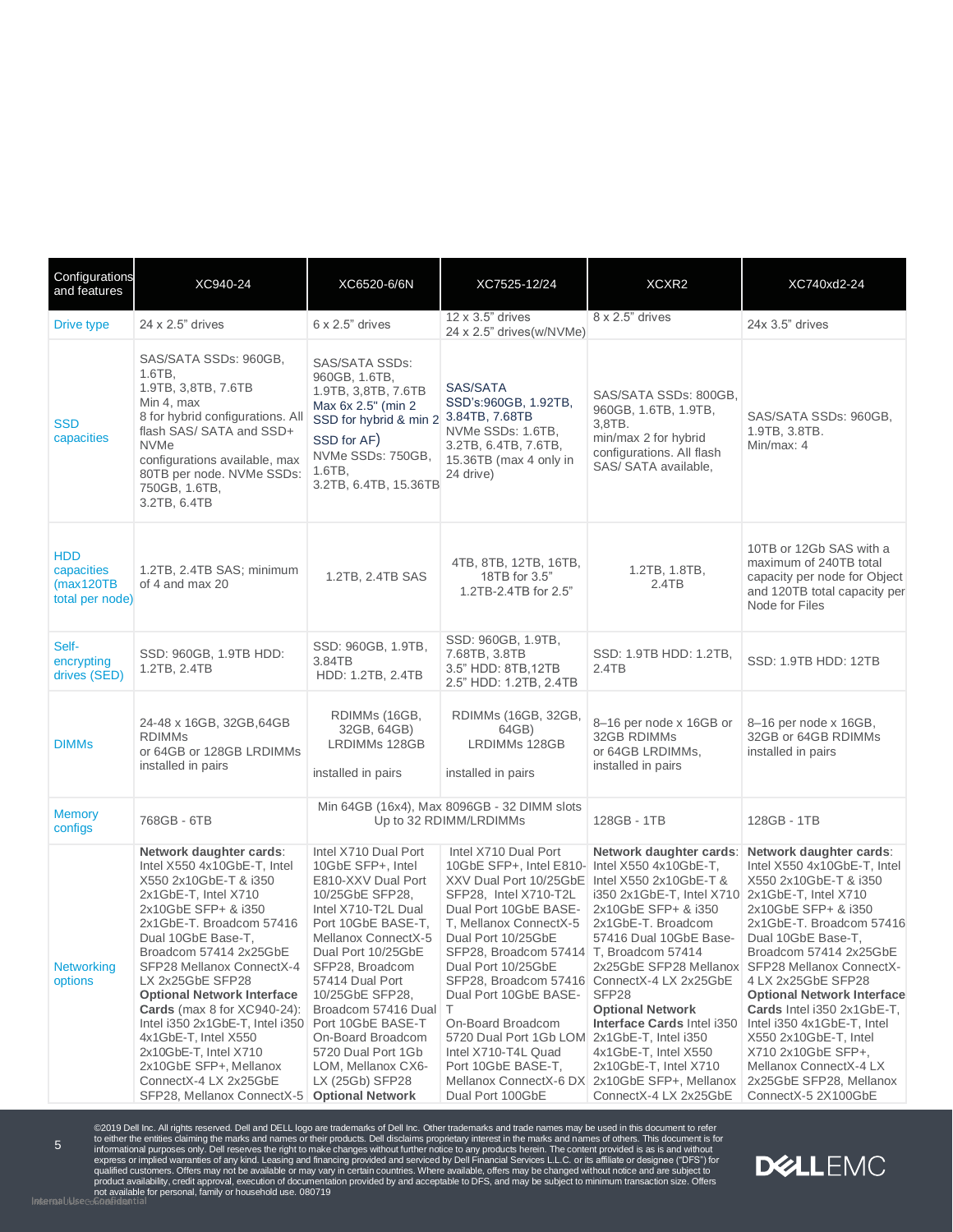| 2X100GbE SFP28, Mellanox<br>ConnectX-5 2x25GbE SFP28<br>Note: 1) Foundation<br>imaging requires 1x 10GbE<br>interface except for XC640-<br>4i<br>2) Network interface cards<br>are for management and<br>non-CVM traffic only and<br>cannot be used for<br><b>Foundation imaging</b> | <b>Interface Cards</b><br>(Max 1)<br>Intel X710 Dual Port<br>10GbE SFP+, Intel<br>X710-T2L Dual Port<br>10GbE BASE-T, Intel<br>E810-XXV Dual Port<br>10/25GbE SFP28,<br>Mellanox ConnectX-5<br>Dual Port 10/25GbE<br>SFP28, Broadcom<br>57416 Dual Port<br>10GbE BASE-T<br>Adapter, Broadcom<br>57414 Dual Port<br>10/25GbE SFP28,<br>Broadcom 57412 Dual<br>Port 10GbE SFP+.<br>Mellanox CX6-LX<br>(25Gb) SFP28<br>(450, 650, 750) No<br>OCP 3.0 mezzanine<br>NIC card, Blank Filler<br>Only<br>Note: 1) Foundation<br>imaging requires 1x<br>10GbE interface<br>2) Network interface<br>cards are for<br>management and non-<br>CVM traffic only and<br>cannot be used for<br>Foundation imaging. | QSFP56<br>Intel X710 Quad Port<br>10GbE SFP+<br>Intel X710 Dual Port<br>10GbE SFP+, Broadcom<br>57416 Dual Port 10Gb,<br>Base-T, Broadcom<br>57414 Dual Port<br>10/25GbE SFP28,<br>Mellanox ConnectX-5<br>Dual Port 10/25GbE<br>SFP28, Intel X710-T2L<br>Dual Port 10GbE BASE-<br>T, Intel X710-T4L Quad<br>Port 10GbE BASE-T,<br>Mellanox ConnectX-6 DX<br>Dual Port 100GbE<br>QSFP56, Intel E810-XXV<br>Dual Port 10/25GbE<br>SFP28, Mellanox CX6-<br>LX (25Gb) SFP28<br><b>Optional Network</b><br><b>Interface Cards (max 3)</b><br>Intel X710 Dual Port<br>10GbE SFP+, Intel X710-<br>T2L Dual Port 10GbE<br>BASE-T, Intel E810-XXV<br>Dual Port 10/25GbE<br>SFP28, Intel E810-<br>CQDA2 100GbEQSFP<br>FH and LP, Mellanox<br>ConnectX-5 Dual Port<br>10/25GbE SFP28,<br>Broadcom 57416 Dual<br>Port 10GbE BASE-T<br>Adapter, Broadcom<br>57414 Dual Port<br>10/25GbE SFP28,<br>Broadcom 57412 Dual<br>Port 10GbE SFP+<br>No OCP 3.0 mezzanine<br>NIC card, Blank Filler<br>Only<br>Intel X710 Quad Port<br>10GbE SFP+, Broadcom<br>57504 Quad Port<br>10/25GbE, SFP28<br>Intel X710-T4L Quad<br>Port 10GbE BASE-T,<br>Mellanox CX6-LX (25Gb)<br>SFP <sub>28</sub> | SFP28, Mellanox<br>ConnectX-5 2X100GbE<br>SFP28, Mellanox<br>ConnectX-5 2x25GbE<br>SFP <sub>28</sub><br>Note: 1) Foundation<br>imaging requires 1x<br>10GbE interface except<br>for XC640-4i<br>2) Network interface<br>cards are for<br>management and non-<br><b>CVM</b> traffic only and<br>cannot be used for<br><b>Foundation imaging</b> | SFP28, Mellanox ConnectX-<br>5 2x25GbE SFP28<br>Note: 1) Foundation<br>imaging requires 1x<br>10GbE interface except for<br><b>XC640-4i</b><br>2) Network interface cards<br>are for management and<br>non-CVM traffic only and<br>cannot be used for<br><b>Foundation imaging</b> |
|--------------------------------------------------------------------------------------------------------------------------------------------------------------------------------------------------------------------------------------------------------------------------------------|-----------------------------------------------------------------------------------------------------------------------------------------------------------------------------------------------------------------------------------------------------------------------------------------------------------------------------------------------------------------------------------------------------------------------------------------------------------------------------------------------------------------------------------------------------------------------------------------------------------------------------------------------------------------------------------------------------|-------------------------------------------------------------------------------------------------------------------------------------------------------------------------------------------------------------------------------------------------------------------------------------------------------------------------------------------------------------------------------------------------------------------------------------------------------------------------------------------------------------------------------------------------------------------------------------------------------------------------------------------------------------------------------------------------------------------------------------------------------------------------------------------------------------------------------------------------------------------------------------------------------------------------------------------------------------------------------------------------------------------------------------------------------------------------------------------------------------------------------------------------------------------------|------------------------------------------------------------------------------------------------------------------------------------------------------------------------------------------------------------------------------------------------------------------------------------------------------------------------------------------------|------------------------------------------------------------------------------------------------------------------------------------------------------------------------------------------------------------------------------------------------------------------------------------|

| Hypervisor and AOS VMware<br>Support | ESXi 6.7, 7.0 | Nutanix AHV<br>(all versions) | Hyper-V 2019 (VL<br>only) | AOS LTS 5.20.1<br>and above |
|--------------------------------------|---------------|-------------------------------|---------------------------|-----------------------------|
| XC450-4, XC450-4s                    | X             | $\times$                      |                           | X                           |
| XC650-10, XC650-<br><b>10N</b>       | X             | $\times$                      |                           | X                           |
| XC750-14                             | X             | X                             |                           | X                           |
| XC750-24                             | X             | X                             |                           | X                           |

6

©2019 Dell Inc. All rights reserved. Dell and DELL logo are trademarks of Dell Inc. Other trademarks and trade names may be used in this document to refer<br>to either the entities claiming the marks and names or their produ